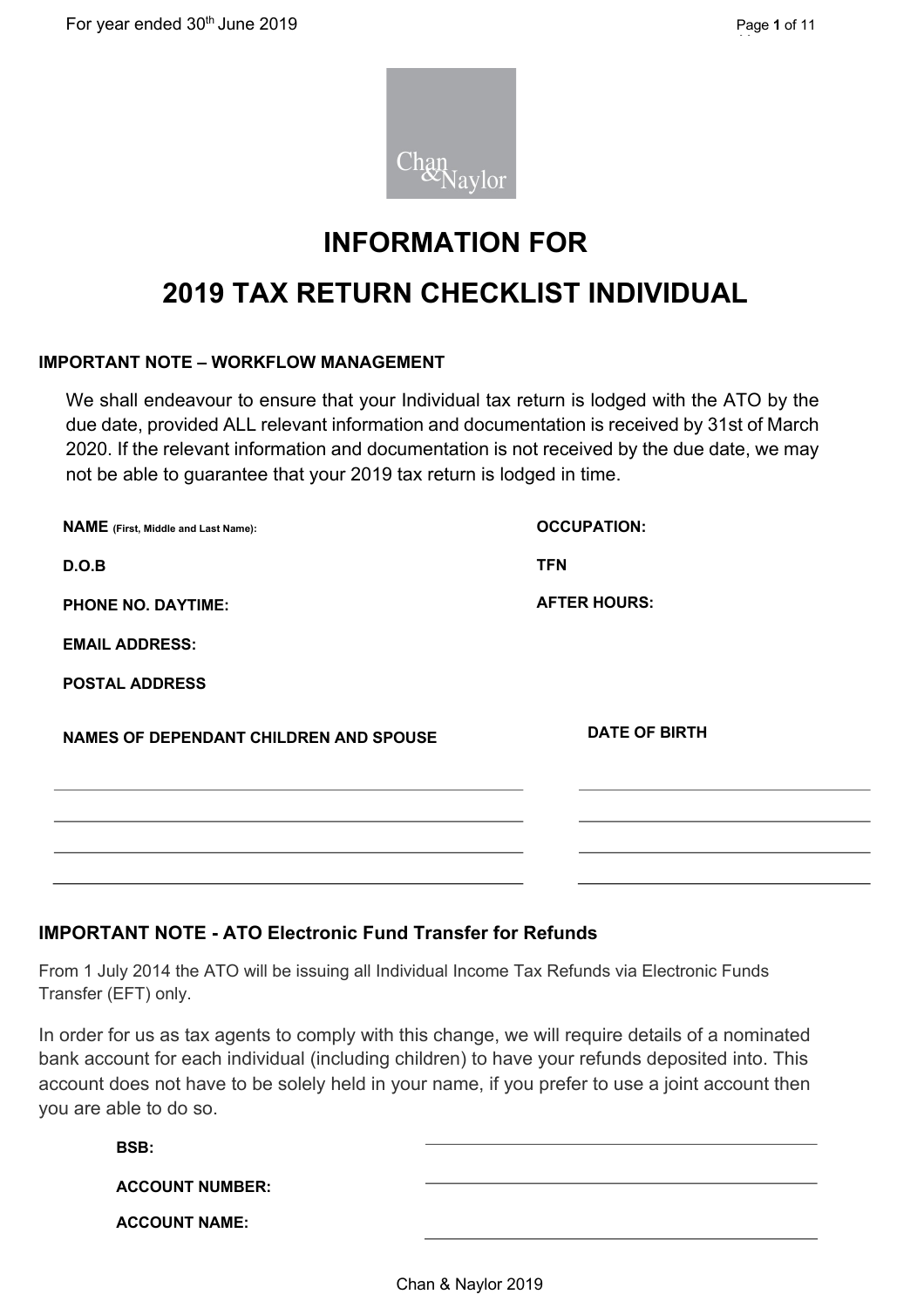### **INCOME:**

1. **Income Statements** (formerly PAYG Summaries or Group Certificates) (including pensions)

| VE.<br>YES | NΟ |  |
|------------|----|--|
|            |    |  |

Number of certificates attached

- 2. **Other Salary income**: (includes any directors' fees, commissions etc.)
- 3. **Termination Payments** (if you received a lump sum termination please provide Eligible Termination Statement – ETP Statement)

| Applicable | YES $\bigcirc$ | $N$ O |
|------------|----------------|-------|
|------------|----------------|-------|

#### 4. **Interest** (money received on your bank accounts)

| <b>NAME OF BANK</b> | <b>ACCOUNT NO.</b> | <b>TOTAL INTEREST RECEIVED \$</b> | <b>TFN WITHHOLDING \$</b> | <b>JOINT ACCOUNT?</b> |
|---------------------|--------------------|-----------------------------------|---------------------------|-----------------------|
|                     |                    |                                   |                           |                       |
|                     |                    |                                   |                           |                       |
|                     |                    |                                   |                           |                       |
|                     |                    |                                   |                           |                       |
|                     |                    |                                   |                           |                       |

#### **5. Dividends**

**Please provide copies of dividend statements of income received**. Also note that if you are on the **dividend reinvestment plan (DRP)** which means you don't physically get the money to bank [the company uses that money to buy you more shares] that this is still income and must go in your return.

| <b>ASX CODE</b> | <b>NO. OF SHARES</b> | <b>UNFRANKED DIVIDEND</b> | <b>FRANKED DIVIDEND</b> | <b>FRANKING CREDIT</b> |
|-----------------|----------------------|---------------------------|-------------------------|------------------------|
|                 |                      |                           |                         |                        |
|                 |                      |                           |                         |                        |
|                 |                      |                           |                         |                        |
|                 |                      |                           |                         |                        |
|                 |                      |                           |                         |                        |

Please provide your own list if more convenient.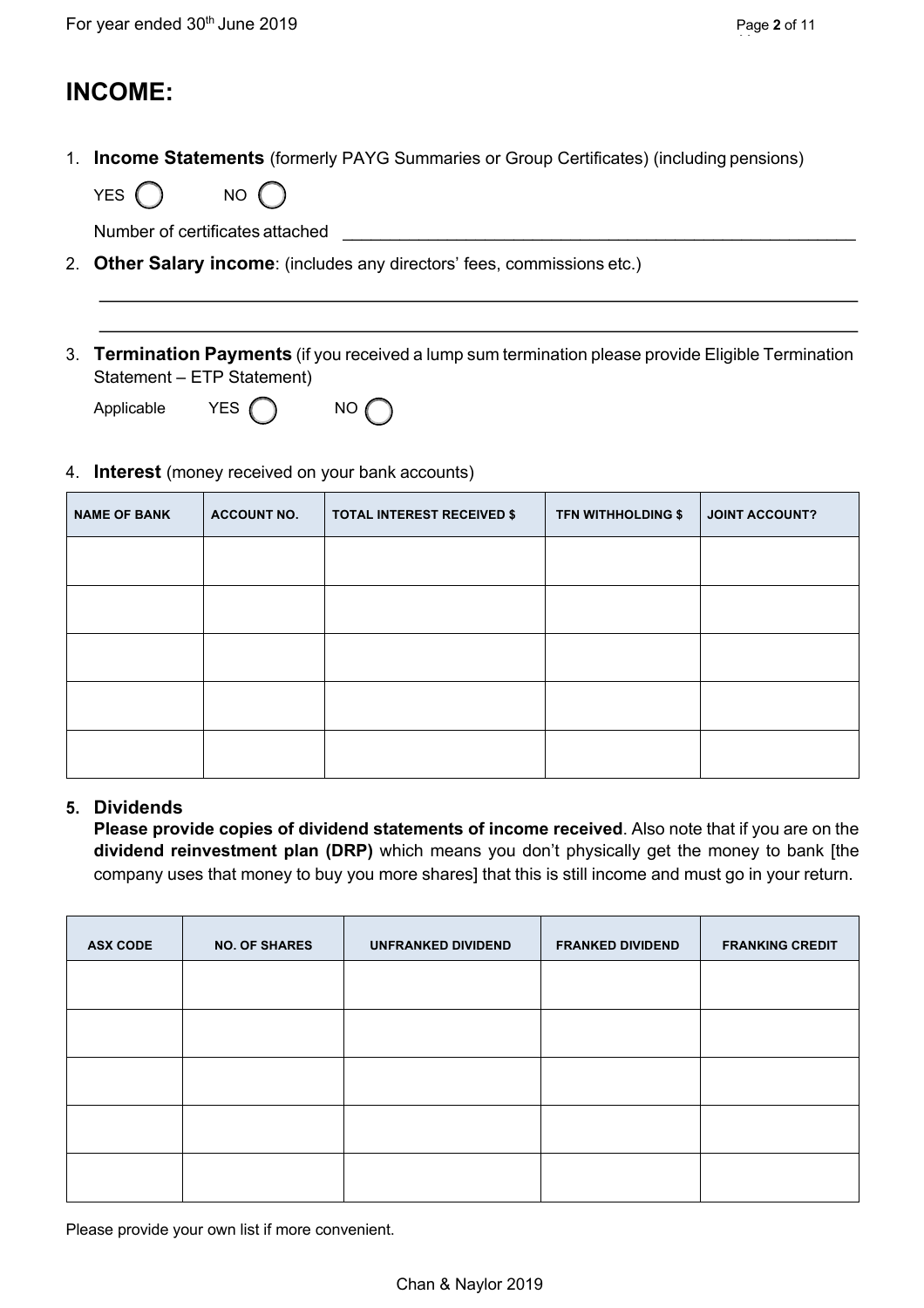6. **Employee Shares/Options:** Have you received any Shares and/or Options under the Employee Share Scheme?



If YES, please attach the Employee Share Scheme Statement issued by the employer.

- 7. **Trusts and Partnerships**: (i.e. example of trusts is BT, Perpetual, Colonial First State, etc.). Name of trust or partnership – Please provide documents (including year-end Tax Statements) to show income from the funds you list.
- 8. **National Rental Affordability Scheme**: Did you provide any rental under the National Rental Affordability Scheme? If so, please supply details.
- 9. **Capital Gain**: Did you sell any assets such as shares or property which were acquiredafter 20 September 1985.

| YES ( | NO() |
|-------|------|
|-------|------|

If Yes, then please provide documentation of when it was **purchased / cost** and also documents on **sale / funds received etc**.

**Shares – Sales** 

Please provide buy & sale contracts

#### **PROPERTY**

| <b>PURCHASE DOCUMENTS</b>                    | <b>SALE DOCUMENTS</b>           |
|----------------------------------------------|---------------------------------|
| Contract of sale<br>$\bullet$                | Contract of sale                |
| <b>Settlement Statement</b><br>$\bullet$     | <b>Settlement Statement</b>     |
| <b>Statement of Adjustments</b><br>$\bullet$ | <b>Statement of Adjustments</b> |
| Stamp duty<br>$\bullet$                      | Conveyancing fees               |
| Transfer of land registration<br>$\bullet$   | Agent commission                |
| Conveyancing fees<br>$\bullet$               |                                 |
| Buyers advocate fee                          |                                 |

**11**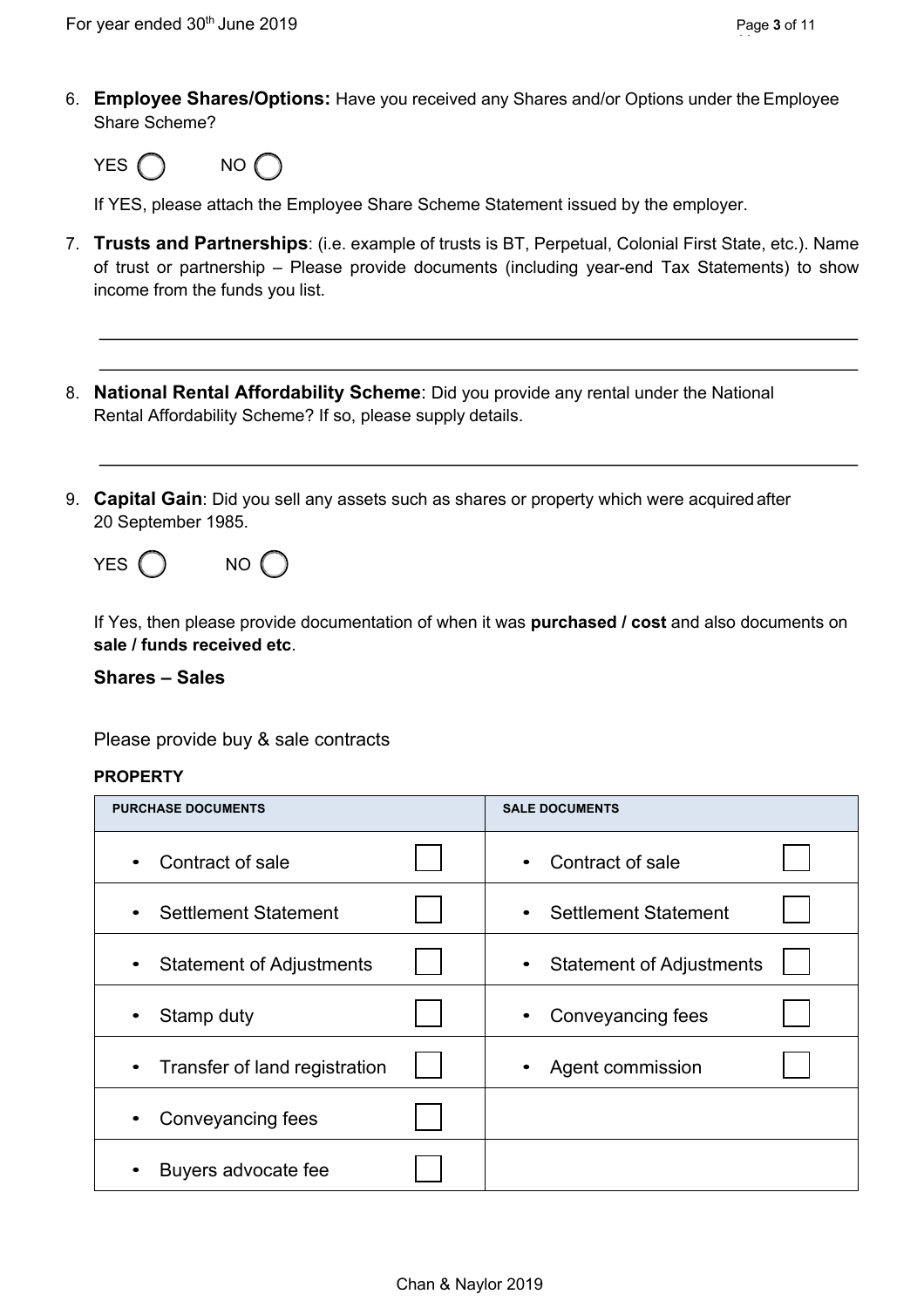10. **Rental Income**: Please attach details of the rent received and all expenses in their separate categories. Please supply Lawyers settlement sheets, contract exchanged and agent's invoice, ifany, for property acquired. Should you require the services of a Quantity Surveyor for a depreciation report please contact your client manager.

Refer to the attached schedule for details required for each property.

- 11. **Foreign Sourced Income**: Did you have any foreign income, including rental properties that are positive and negatively geared? Have you paid any foreign tax? If so, please provide details. (This may also include managed funds statements i.e. Platinum International, etc)
- 12. **Business Sourced Income**: Did you have any business income? If so, please provide details including any capital purchases over \$20,000.
- 13. **Any other income**: Did you receive any government allowances, pensions & payments (e.g. Newstart, Youth Allowance, Austudy, Australian Government Disaster Recovery Payment & Natural Disaster Relief Recovery Arrangements).

#### **14. Loans**

Are your loans looked after via a broker or directly through a bank manager?

**DEDUCTIONS:** Please ensure you are able to substantiate all claims, even if less than \$300. Refer to tax tips for more information.

1. **Motor Vehicle**: Did you use your own car for business / work purposes through theyear:

| Yes $($ |  | No |
|---------|--|----|
|---------|--|----|

If Yes, then please provide one of the following:

| <b>CAR TYPE</b>      | <b>REGISTRATION NUMBER:</b> |  |
|----------------------|-----------------------------|--|
| <b>PURCHASE DATE</b> | <b>PURCHASE COST:</b>       |  |

**Log Book Method – Business % use** (please ensure you keep a log book for a continuous period of 12 weeks. If the logbook is over 5 years old or there is significant change in work related usage of vehicle, please provide a new logbook.) Please provide details of all expenses you incurred over the financial year including fuel, repairs / maintenance, registration / insurance etc.

If you have a loan for the vehicle please provide details of the interest you paid over the year and the cost of the car, if you have a hire purchase please provide a copy of the purchase contract.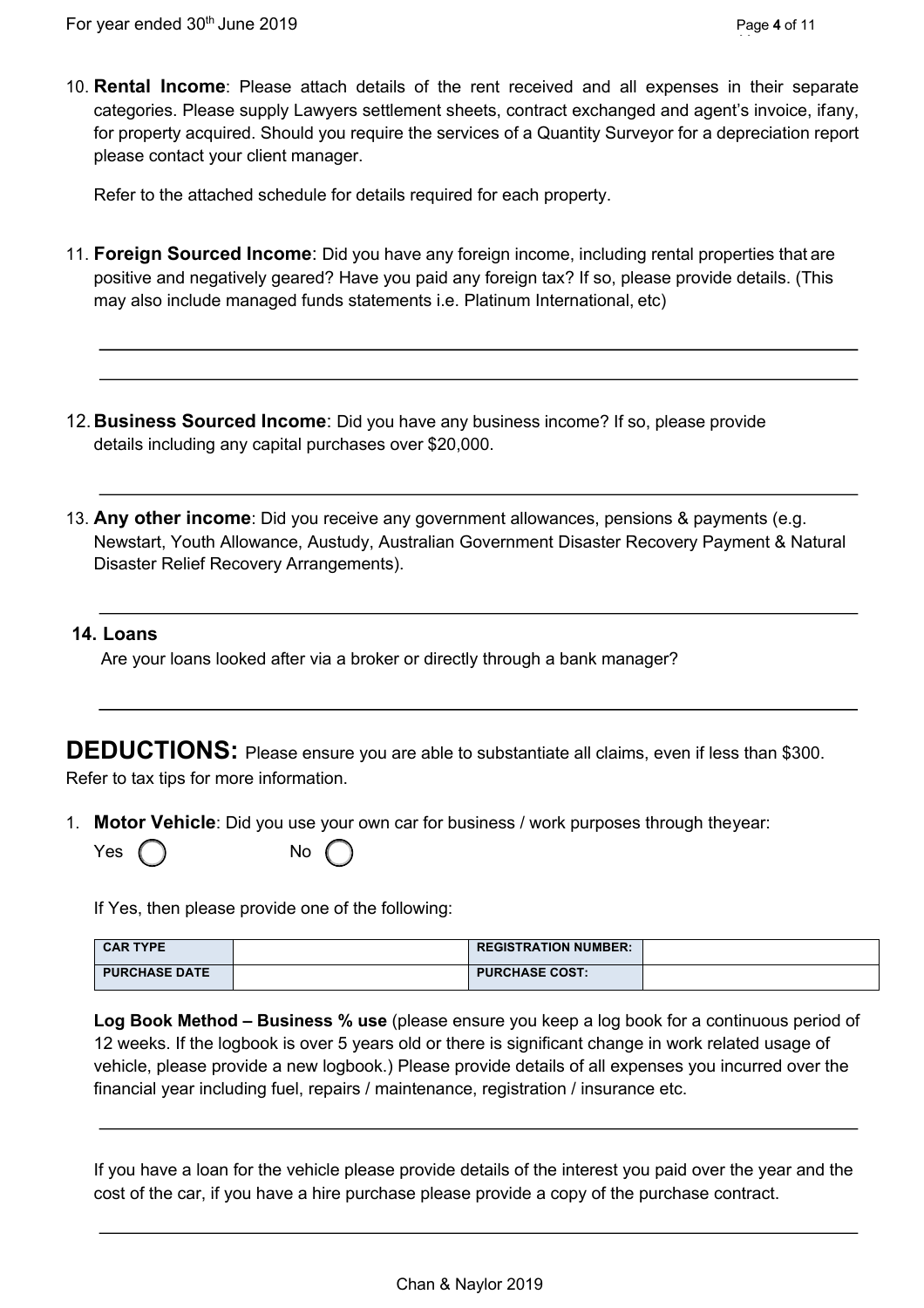If you had a lease for your vehicle please provide figures of your lease payments.

**Kilometres Method**: You haven't kept a log book but use your car for work. Let us know how many kilometres you would have travelled for work. The maximum the tax office allows you to claim is5000 kilometres.

Kilometres: \_ Car Engine Size: (in litres i.e. 1.6 litres):

2. **Work Uniform**: Do you have to wear a monogrammed uniform or protective clothing?

| YES | NΟ |
|-----|----|
|-----|----|

If yes were you out of pocket through the year for purchasing any new items (If so, please provide details). Please provide details of uniform maintenance (laundry/dry cleaning, etc.)

3. **Other Work-Related Deductions**: (please provide receipts where possible)

- $\square$  Work related travel expenses
- $\square$  Union fees / professional bodies
- $\square$  Home office expenses
	- $\Box$  (Number of hours spent working from home per/week)
	- □ Total electricity & gas bills for financial year \_\_\_\_\_\_\_\_\_\_\_\_\_\_\_\_\_\_\_\_\_\_\_\_\_\_\_\_\_
	- $\Box$  Home office size in relation to total home floor space (e.g. 15%)
- ¨ Telephone (incl. mobile) and Internet expenses. (*Please Note*: The ATO is now requiring a fourweek diary record be maintained for these forms of usage for verification purposes. Should you require more information in regard to this matter please contact your client manager for more details.)

 $\Box$  Diary / Stationery / Printing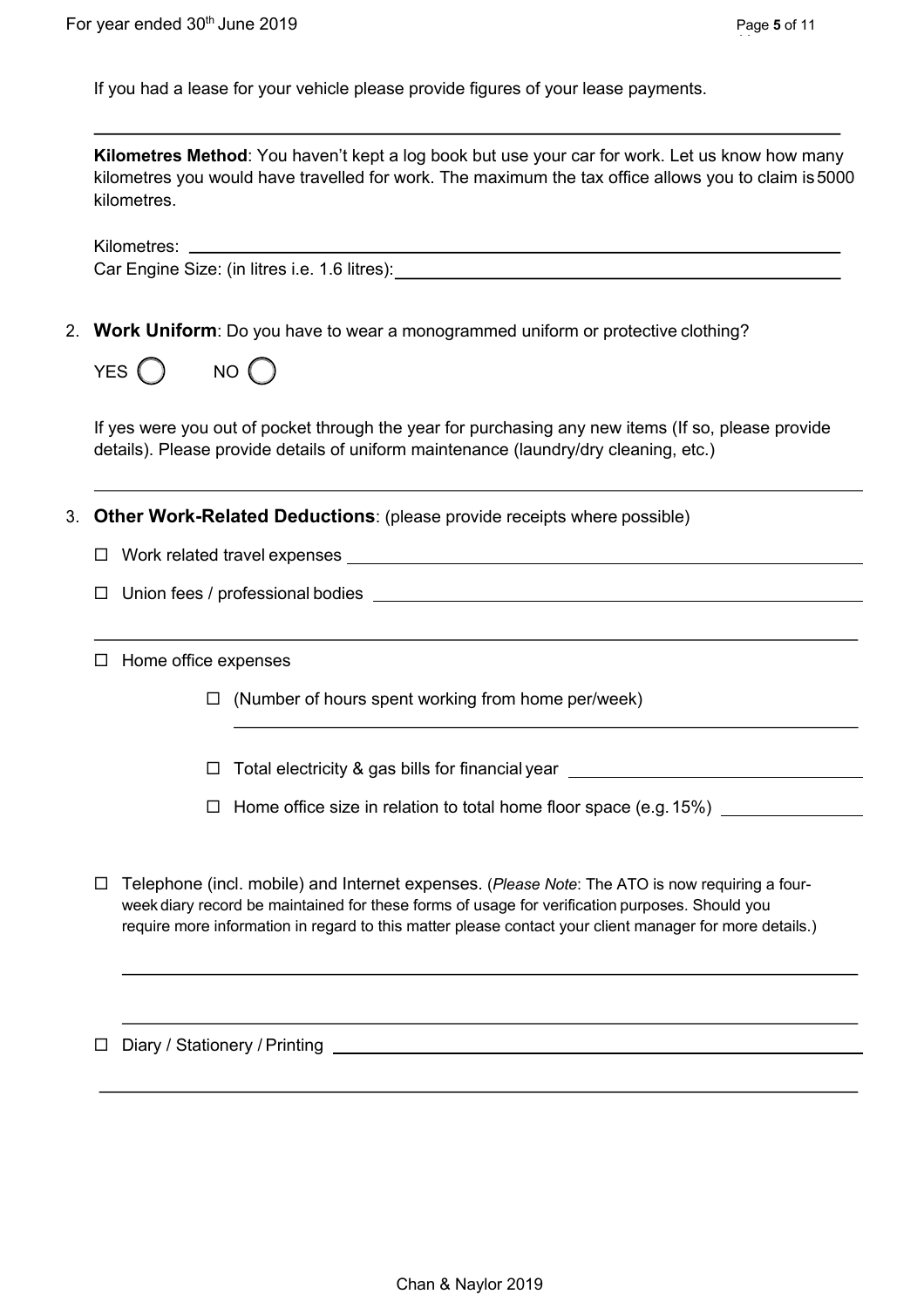$\Box$  Tools and equipment

 $\square$  Seminar costs or self-education

4. **Other**: (Any costs you incurred that were directly related to your job). Please provide details.

#### **5. Income Protection Insurance Deductions**

 $\Box$  Do you have tax deductible Income Protection Insurance? YES  $\bigcirc$  NO  $\bigcirc$ 

Please provide details of your insurance policies:

| <b>POLICY TYPE</b> | <b>SUM INSURED</b> | <b>INSURER</b> | <b>PREMIUMS \$</b> | <b>PREMIUM FREQUENCY</b> |
|--------------------|--------------------|----------------|--------------------|--------------------------|
|                    |                    |                |                    |                          |
|                    |                    |                |                    |                          |

**6. Gifts & Donations:** Did you make any gifts or donations during the financial year?

| YES ( | <b>NO</b> | $\left( \begin{array}{c} \end{array} \right)$ |
|-------|-----------|-----------------------------------------------|
|       |           |                                               |

If YES, please provide details of your donations:

| <b>ENTITY</b> | <b>AMOUNT DONATED</b> |
|---------------|-----------------------|
|               |                       |
|               |                       |
|               |                       |
|               |                       |
|               |                       |

- **7. Cost of Managing Tax Affairs:** The cost of handling tax returns and other accountancy that were incurred this financial year. Please provide details:
- **8. Personal Superannuation Contributions:** If you have made personal superannuation contributions did you provide your fund with a notice of intent to claim a deduction and received acknowledgement? (If yes please provide details)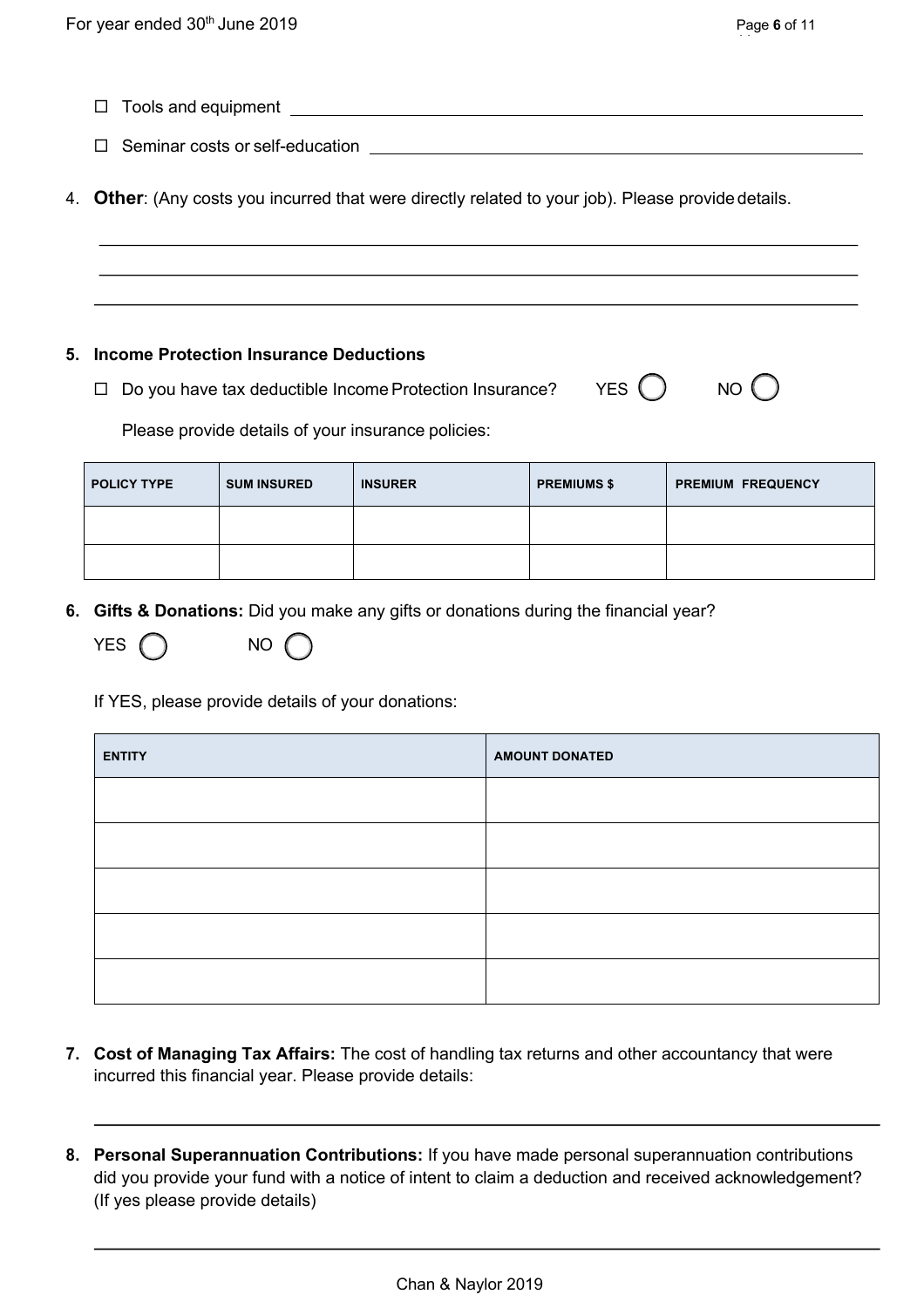**9. Other Deductions:** Any other deductions that were not listed above. Please provide details

| <b>REBATES:</b>                                                                                                                                                             |                                                                                                          |                                                    |  |  |  |  |
|-----------------------------------------------------------------------------------------------------------------------------------------------------------------------------|----------------------------------------------------------------------------------------------------------|----------------------------------------------------|--|--|--|--|
|                                                                                                                                                                             | 1) Private Health Insurance:                                                                             |                                                    |  |  |  |  |
|                                                                                                                                                                             | <b>YES</b><br>NO (<br>Do you have private health insurance                                               |                                                    |  |  |  |  |
| If YES, you must provide us with copy of the health fund statement they sent you after the end of<br>the financial year, this will tell us if you are entitled to a rebate. |                                                                                                          |                                                    |  |  |  |  |
|                                                                                                                                                                             | 2) Spouse                                                                                                |                                                    |  |  |  |  |
|                                                                                                                                                                             |                                                                                                          | Did you have a spouse for the full financial year? |  |  |  |  |
|                                                                                                                                                                             | YES (                                                                                                    | $NO$ $O$                                           |  |  |  |  |
|                                                                                                                                                                             | If YES, please provide your spouse taxable income if they have already lodged their return:              |                                                    |  |  |  |  |
|                                                                                                                                                                             | Is your spouse a dependent (earn less than \$6000) and was born before 1/7/1952?                         |                                                    |  |  |  |  |
|                                                                                                                                                                             | YES (                                                                                                    | NO (                                               |  |  |  |  |
|                                                                                                                                                                             | Does your spouse receive any benefits from Centrelink?                                                   |                                                    |  |  |  |  |
|                                                                                                                                                                             | YES (                                                                                                    | NO (                                               |  |  |  |  |
|                                                                                                                                                                             | What is your spouse Taxable Income of the year? ________________________________<br>Details of benefits: |                                                    |  |  |  |  |

#### **3) Superannuation:**

a) Are you self-employed? If YES, please provide details of contributions you made to your superannuation for the financial year.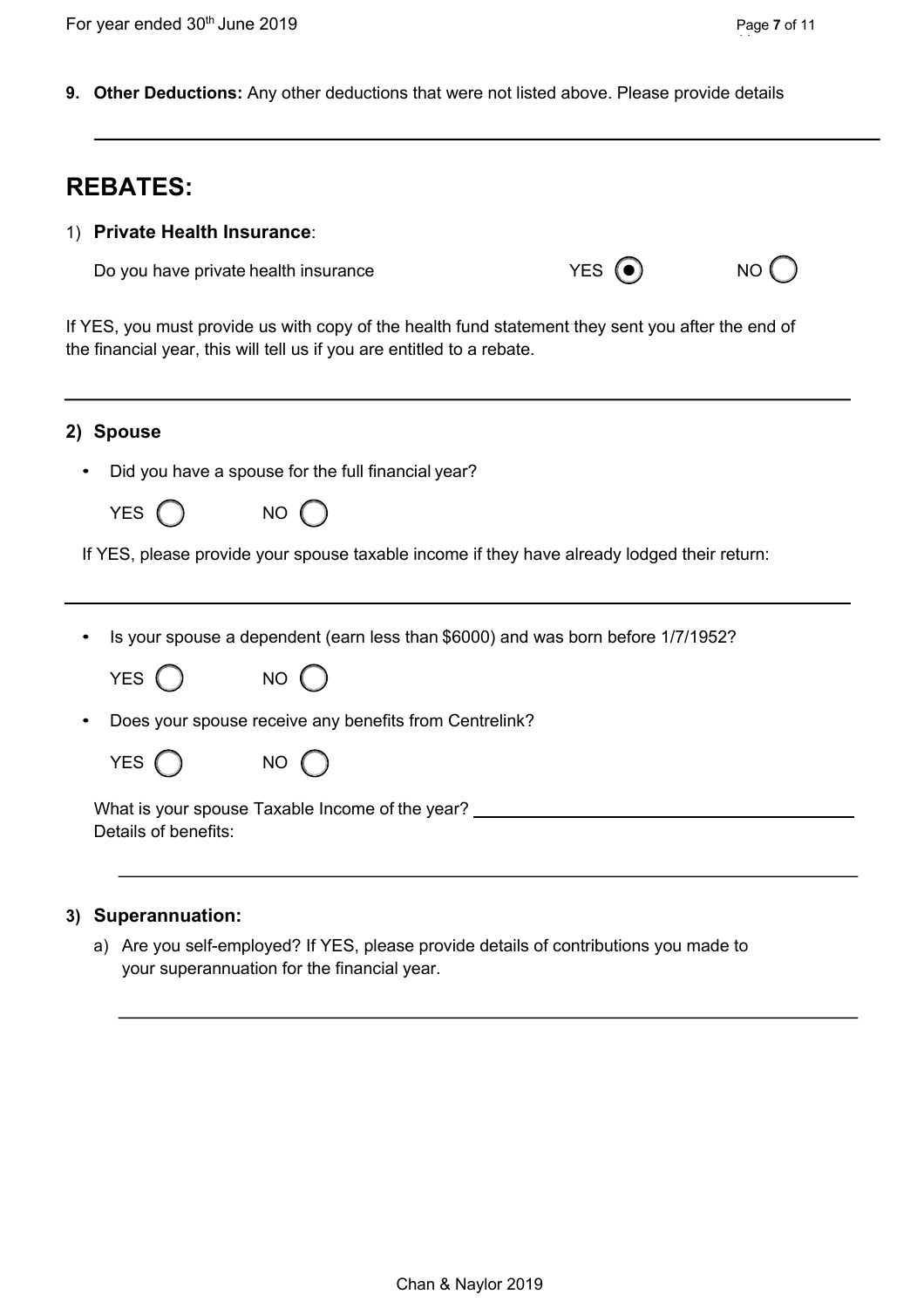- b) Have you made any personal non concessional contributions to your superannuation fund? If so, you may be entitled to super co-contributions (conditions apply). We do not require any information for your tax return as the process to claim this is automatic between the Australian Taxation Office and your superfund upon lodgement of your tax return. If yes, please provide details of contributions you made to your superannuation for the financials year.
- c) Have you made superannuation contributions on behalf of your spouse?

| <b>YES</b> |  | NΟ |
|------------|--|----|
|------------|--|----|

# 4) **Medical Expenses**:

The medical rebate has now been removed except for medical expenses in relation to disability aids, attendant care or aged care. Please provide a schedule of these expenses where applicable.

**OTHER:** Any other information which you are unsure of, or which you would like us to be aware of: Please note FIFO and DIDO workers no longer eligible for zone rebates from 1 July 2015.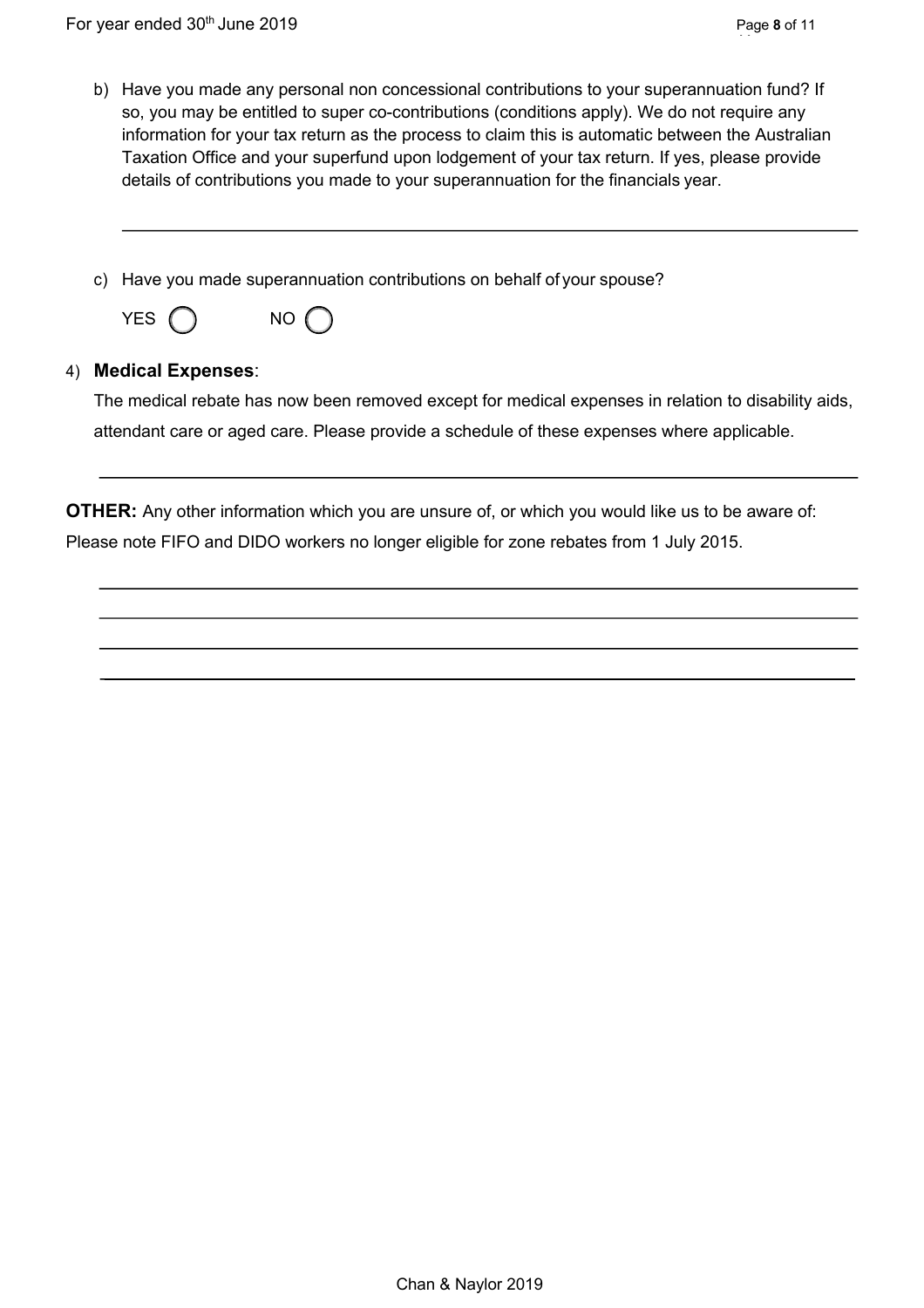#### **RENTAL PROPERTY ANNUAL INCOME & EXPENSES**

(Please provide copies of statements & receipts)

Taxpayer Name: Financial Year:

| <b>PROPERTY DETAILS</b>   |  |  |  |
|---------------------------|--|--|--|
| Address                   |  |  |  |
| Post Code                 |  |  |  |
| Ownership                 |  |  |  |
| Purchase (Contract) Date  |  |  |  |
| Date Deposit was Paid     |  |  |  |
| <b>Settlement Date</b>    |  |  |  |
| Date First Rented         |  |  |  |
| Weeks Rented this Year    |  |  |  |
| <b>PURCHASE COSTS</b>     |  |  |  |
| <b>Purchase Price</b>     |  |  |  |
| Conveyancing              |  |  |  |
| Stamp Duty                |  |  |  |
| Other                     |  |  |  |
| Renovations               |  |  |  |
| Total                     |  |  |  |
| <b>BORROWING EXPENSES</b> |  |  |  |
| Loan Fees                 |  |  |  |
| S/D on Mortgage           |  |  |  |
| Mortgage Insurance        |  |  |  |
| Other                     |  |  |  |
| Total                     |  |  |  |
| <b>INCOME FOR YEAR</b>    |  |  |  |
| Rent                      |  |  |  |
| Other Income              |  |  |  |
| Total                     |  |  |  |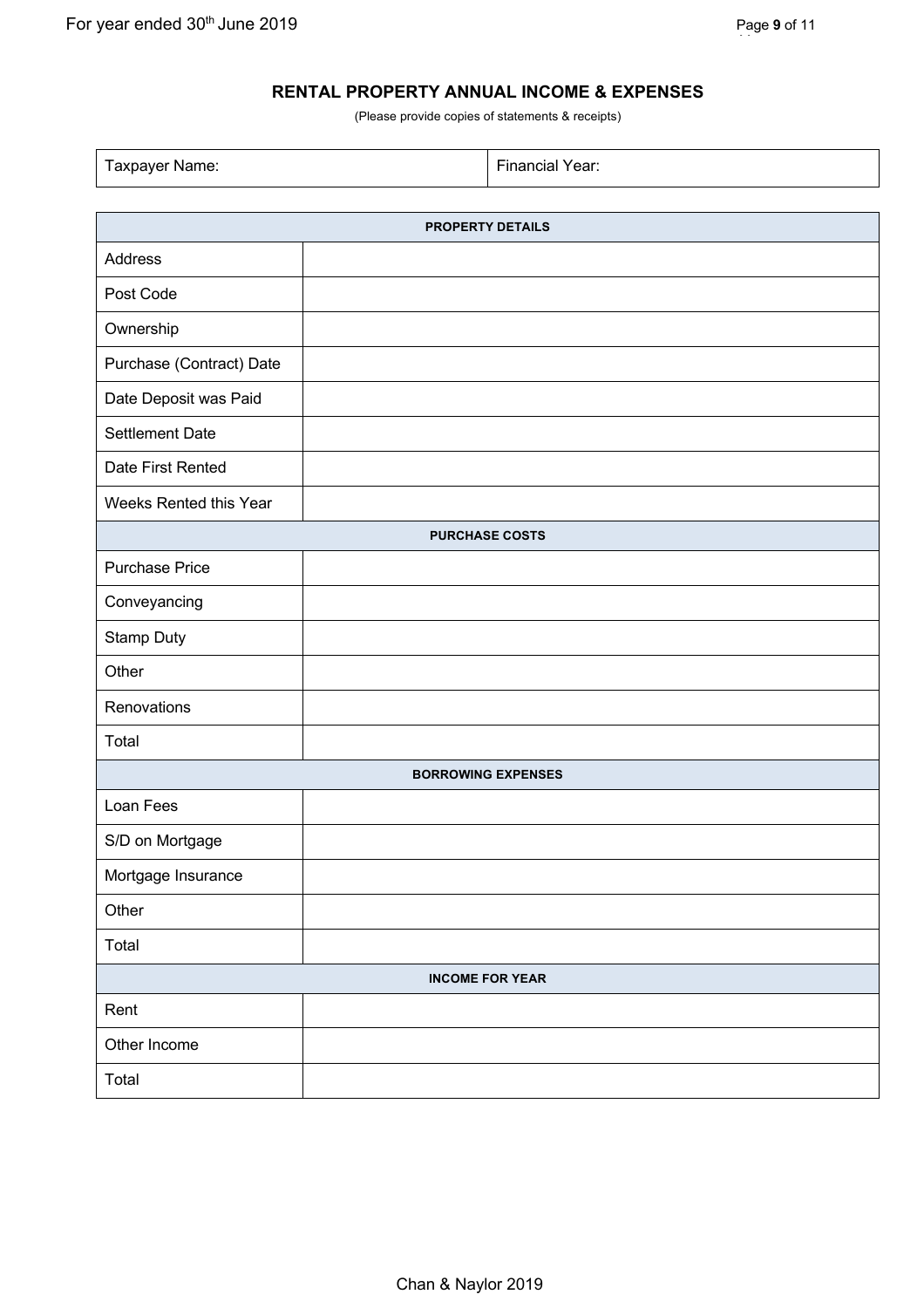| <b>EXPENSES</b>                |             |                          |         |        |              |
|--------------------------------|-------------|--------------------------|---------|--------|--------------|
| Item                           | <b>Date</b> | <b>Account Reference</b> | Paid to | Amount | <b>Total</b> |
| <b>Advertising for Tenants</b> |             |                          |         |        |              |
|                                |             |                          |         |        |              |
| <b>Body Corporate Fees</b>     |             |                          |         |        |              |
|                                |             |                          |         |        |              |
|                                |             |                          |         |        |              |
| Cleaning                       |             |                          |         |        |              |
|                                |             |                          |         |        |              |
| <b>Council Rates</b>           |             |                          |         |        |              |
|                                |             |                          |         |        |              |
|                                |             |                          |         |        |              |
|                                |             |                          |         |        |              |
| Gardening/Lawn Mowing          |             |                          |         |        |              |
|                                |             |                          |         |        |              |
|                                |             |                          |         |        |              |
|                                |             |                          |         |        |              |
| Insurance                      |             |                          |         |        |              |
|                                |             |                          |         |        |              |
|                                |             |                          |         |        |              |
| Land Tax                       |             |                          |         |        |              |
|                                |             |                          |         |        |              |
|                                |             |                          |         |        |              |
| <b>Legal Fees</b>              |             |                          |         |        |              |
| Pest Control                   |             |                          |         |        |              |
| <b>Agent Fees</b>              |             |                          |         |        |              |
|                                |             |                          |         |        |              |
|                                |             |                          |         |        |              |
| Repairs & Maintenance          |             |                          |         |        |              |
|                                |             |                          |         |        |              |
|                                |             |                          |         |        |              |
|                                |             |                          |         |        |              |
|                                |             |                          |         |        |              |
| <b>Office Supplies</b>         |             |                          |         |        |              |
|                                |             |                          |         |        |              |
| <b>Travel Expenses</b>         |             |                          |         |        |              |
|                                |             |                          |         |        |              |
|                                |             |                          |         |        |              |
| <b>Water Charges</b>           |             |                          |         |        |              |
|                                |             |                          |         |        |              |
|                                |             |                          |         |        |              |
| <b>Sundry Rental Expenses</b>  |             |                          |         |        |              |
|                                |             |                          |         |        |              |

 Plant and Furniture additions, changes, scrapping during the year? *(Please provide receipts for items over \$300)*

YES  $\bigcap$  NO  $\bigcap$ 

Chan & Naylor 2019